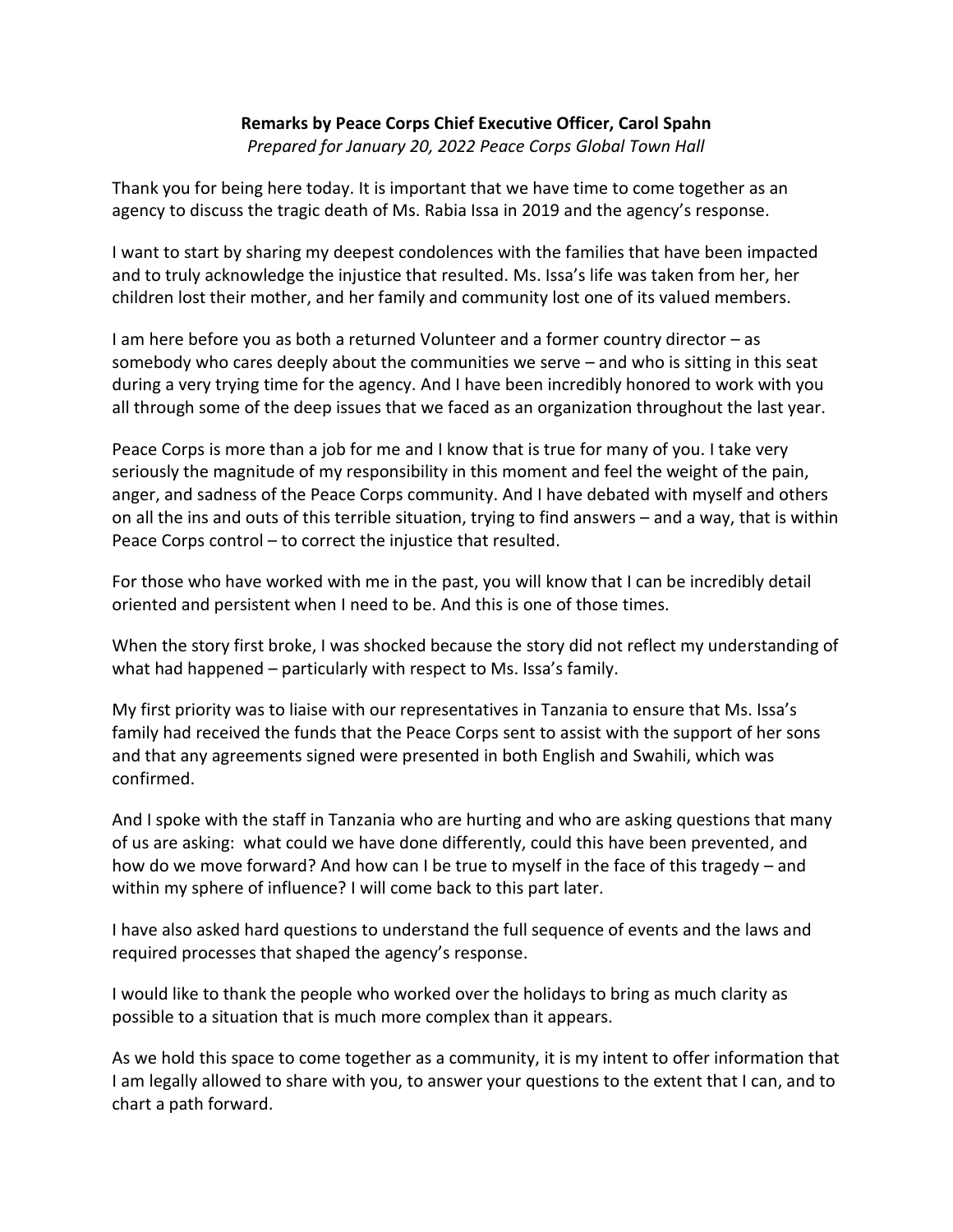I want to state up front that it may feel frustrating, inadequate, and unfair that many specifics and complexities of the case cannot be addressed here. As someone who wants to know the full details, I really empathize, and truly wish I could share more.

So, let me explain a bit about the Privacy Act, because we keep bumping up against it, and I have heard people suggest that we are simply trying to hide behind the privacy laws.

The Privacy Act of 1974 is a United States federal law, passed by the U.S. Congress that protects certain federal government records pertaining to individuals**.** As a federal agency, the Peace Corps must comply with Privacy Act, which limits disclosure of records pertaining to an employee to those persons who have a need to know.

Importantly, "persons having a need to know" is narrowly defined. It means those persons having a need for the record to perform their duties. This interpretation has been reinforced by multiple federal court decisions.

So, while I can't share details about this case other than what is already in official reports, what I can and will do is walk you through what might happen if you any of us were implicated in a possible crime.

I apologize in advance that some of this may be more detailed than you want to hear – or more bureaucratic than I would like it to be – but I want to be sure that you have as much information as I can give, and that I get it right.

Nothing that I am about to share will address the injustice that resulted – something that I have really struggled with – but I am hoping it will help shed some light and bring additional understanding.

- Peace Corps Direct Hire employees working overseas fall under the Department of State for their medical care. As such, medical evacuation decisions are made by the State Department. The Peace Corps does not have access to employees' medical records.
- Decisions about what and when to communicate in serious matters such as this are made by senior leadership at Peace Corps in consultation with other agencies that are involved. They are not made at post nor within regions.
- Any time an employee is involved in a possible crime or serious misconduct, Peace Corps is required to inform the Office of the Inspector General (OIG).
- The Office of the Inspector General may then conduct an administrative and/or criminal investigation. If the Office of the Inspector General undertakes a criminal investigation, they may elect to refer the matter to the Department of Justice to determine if charges will be filed.
- In this matter, as was noted in the Semiannual Reports to Congress (SARC), Peace Corps' Office of the Inspector General referred the matter to the Department of Justice, but they declined to prosecute.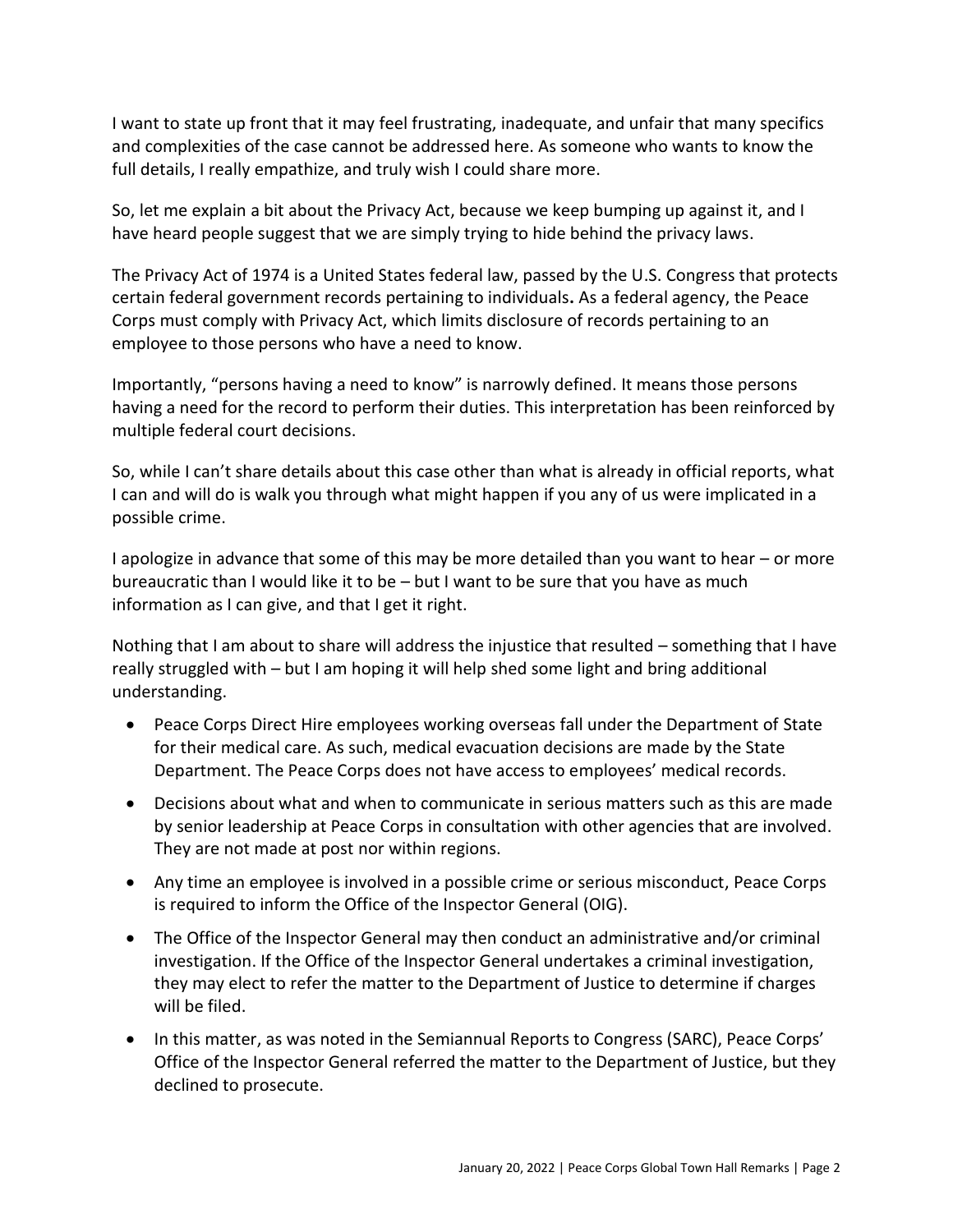- In instances in which the Office of the Inspector General conducts an investigation, the Agency is generally instructed not to conduct a concurrent investigation and to consult with the Inspector General before taking any administrative actions.
- When there are investigations or allegations involving misconduct, foreign service employees – including U.S. Direct Hires in the U.S. and overseas – are typically placed on administrative leave. While on administrative leave, the Foreign Service Act requires that the employee remain in paid status. Also, while on administrative leave, the employee's access to agency systems is suspended, and they do not report to work. An employee's pay is tied to the locality in which that employee is assigned.
- Once the OIG completes its investigative process and if no further action is pending by the Department of Justice, the case is typically referred back to the agency. It is then in our court to do any further investigation or take administrative action.
- In any matter where a Foreign Service employee is terminated for misconduct, Peace Corps' decision is subject to review by an outside body, the Foreign Service Grievance Board (FSGB). If the agency cannot demonstrate that it properly followed all necessary steps, or if the termination is based on insufficient evidence, the FSGB can (and has) reversed those decisions and reinstated the employee.
- At any time during any of these processes, an employee may resign. However, federal statute, 5 USC 3322, requires that if an employee resigns while an investigation is pending, where appropriate, a notation be made in an employee's Official Personnel File to reflect any adverse findings of the investigation.

There have been many questions about why it took so long to complete the investigation. And, I hope that this gives you a sense of some of the factors that were at play. As I mentioned earlier, this case was more complex than it appears. It is critical in these cases that the work be done right, be meticulously documented, and be carried out in accordance with all applicable legal requirements.

In addition to understanding employment law, we dug into our authorities in the Peace Corps Act, which allows for the settlement of claims up to \$20,000 and within one year from when the claim is filed. Following the typical mourning period in Tanzania, the agency approached Ms. Issa's family to express condolences and to provide support for her children. The family originally requested about one-third of the amount that was ultimately provided. As noted earlier, we have confirmed that the amounts agreed upon were sent into a bank account established in the name of the family's selected administrator and Ms. Issa's eldest son.

I hope that provides at least some clarity around the disciplinary process and the laws that determine how we are required to handle situations like these.

I know that there are calls for the agency to do a number of things, including extraditing the employee in question. This is not within the jurisdiction of Peace Corps. If criminal charges are filed in Tanzania, we will happily and fully cooperate with the State Department and Department of Justice.